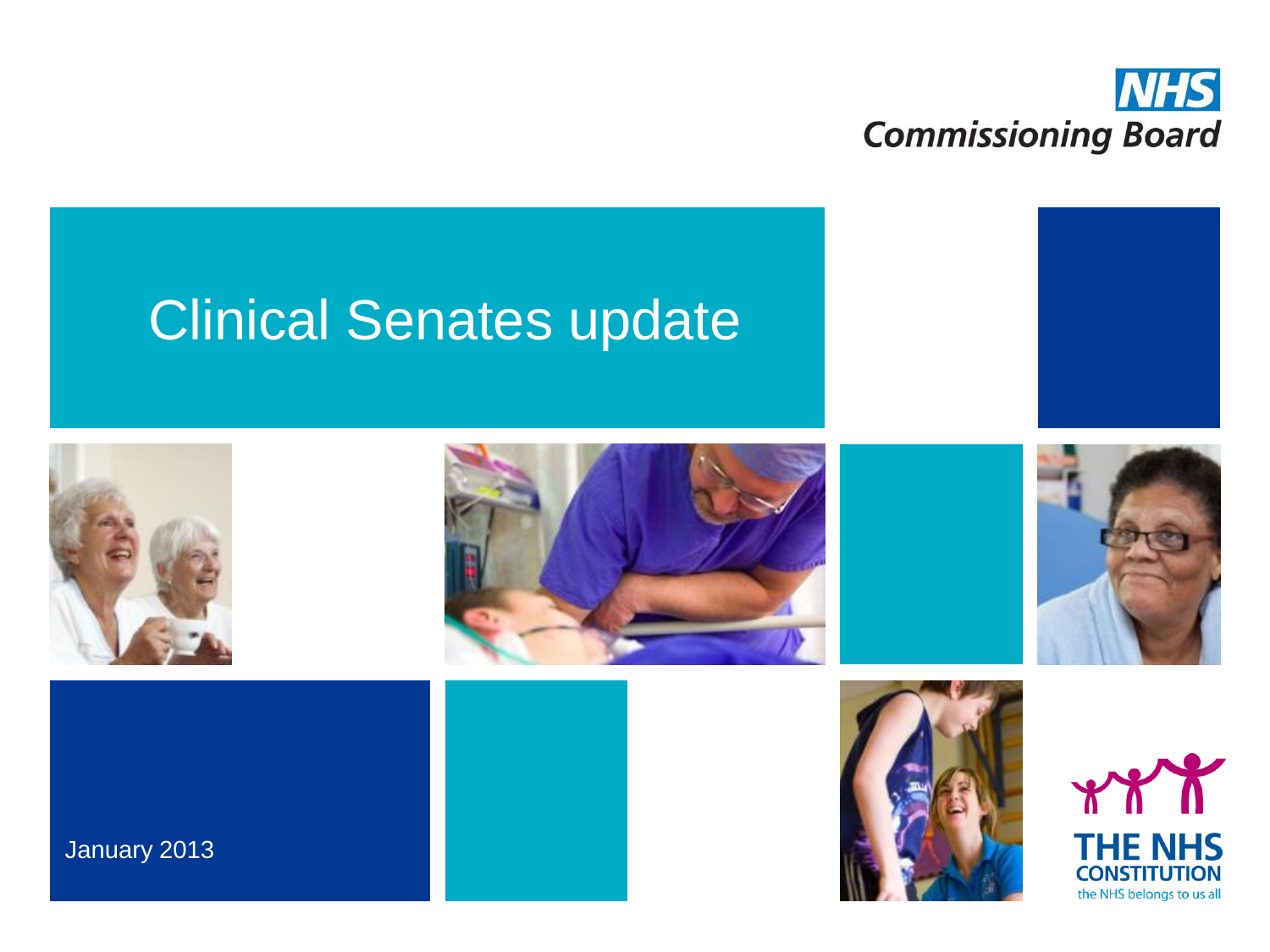

#### NHS Future Forum recommendation...

*"The Senate, an assembly of some three hundred of Rome's great and good, generally acknowledged - even by those not in it - to be both the conscience and the guiding intelligence of the Republic. Membership of this elite was determined not automatically by birth but by achievement and reputation…..This gave to the Senate's deliberations immense moral weight, and even though its decrees never had the technical force of law, it was a brave or foolish magistrate who chose to ignore them"* 





Holland; *Rubicon* (London, 2003) p37



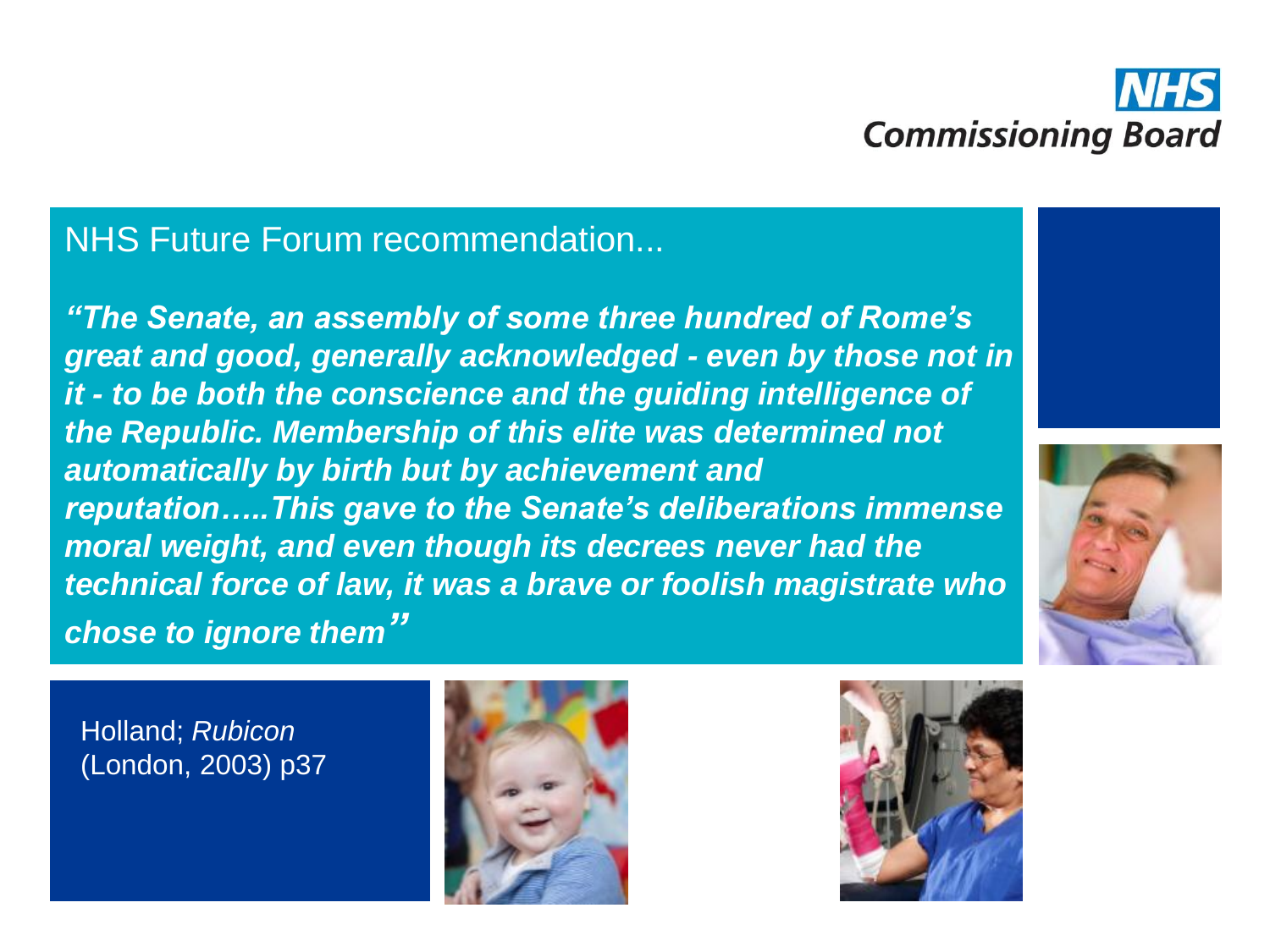

#### The purpose of Clinical Senates

- To engage with statutory commissioners to identify areas with potential to improve outcomes
- Mediating for their population about how to implement best practice
- To be a source of clinical leadership and credibility
- Proactive role in promoting major service change
- Link clinical expertise and local knowledge i.e. on patient pathways
- Engage with clinical networks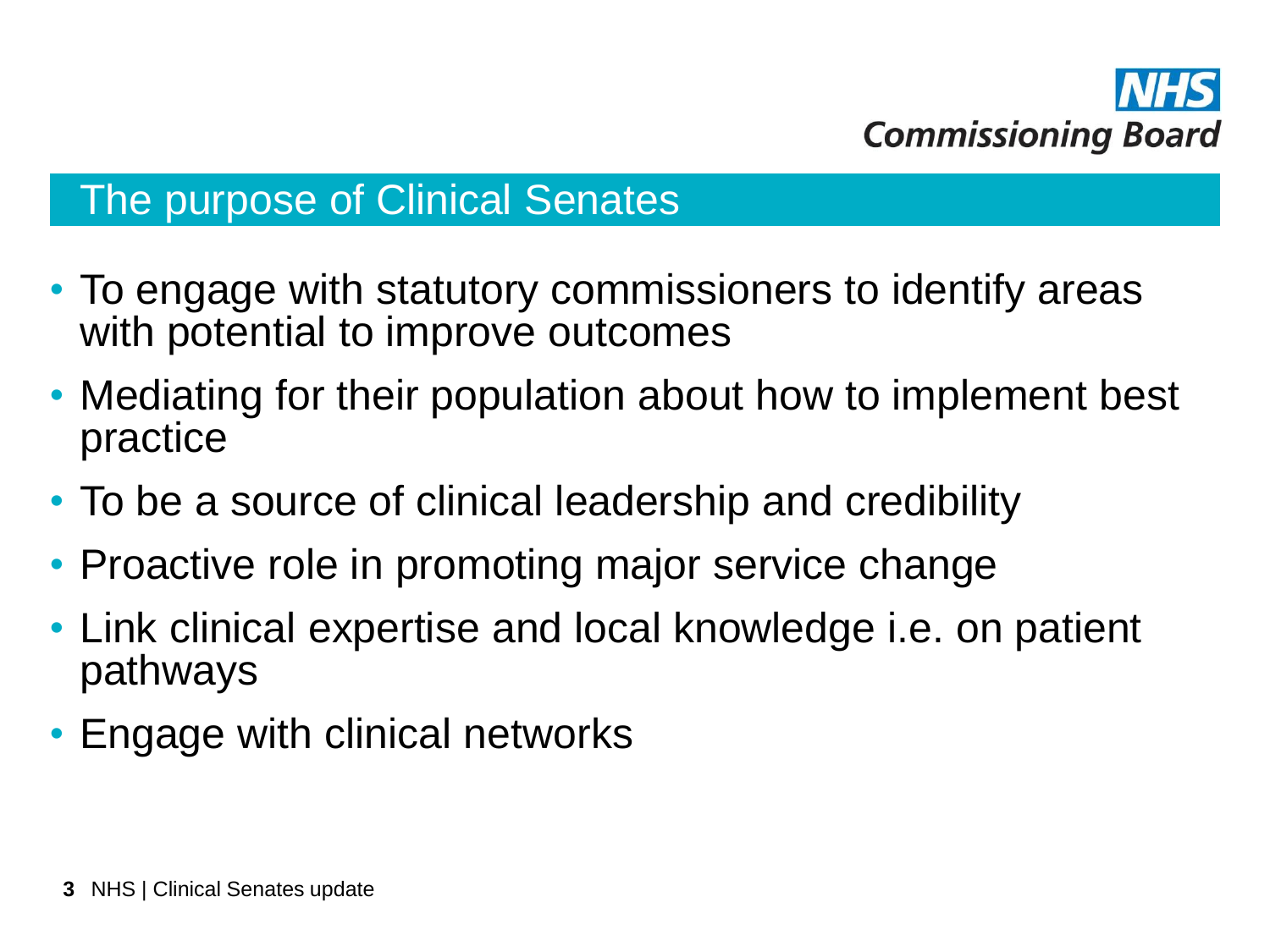

# Working with commissioners

- Help local commissioners to consider the strategic impact of proposals
- Advise statutory bodies, especially for major service reconfigurations
- Will agree criteria for taking on a topic for advice with agreed lead commissioner
- Provide assurance on quality impact assessments
- Will not revisit national clinical assessment team decisions; can access new national assessment team resource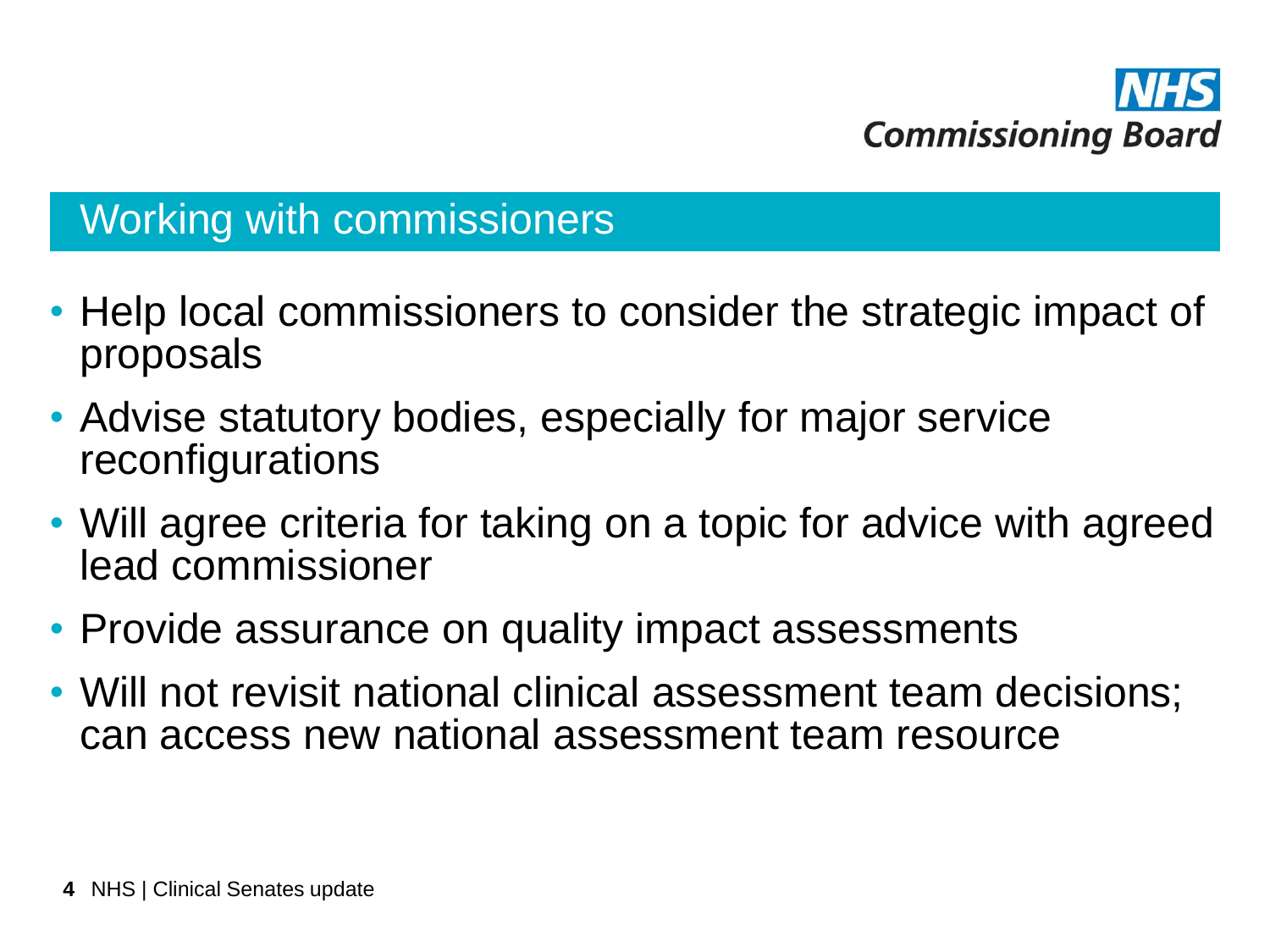

# Local geography

 12 Senate areas, broadly based around major patient flows to tertiary providers



**5** NHS | Clinical Senates update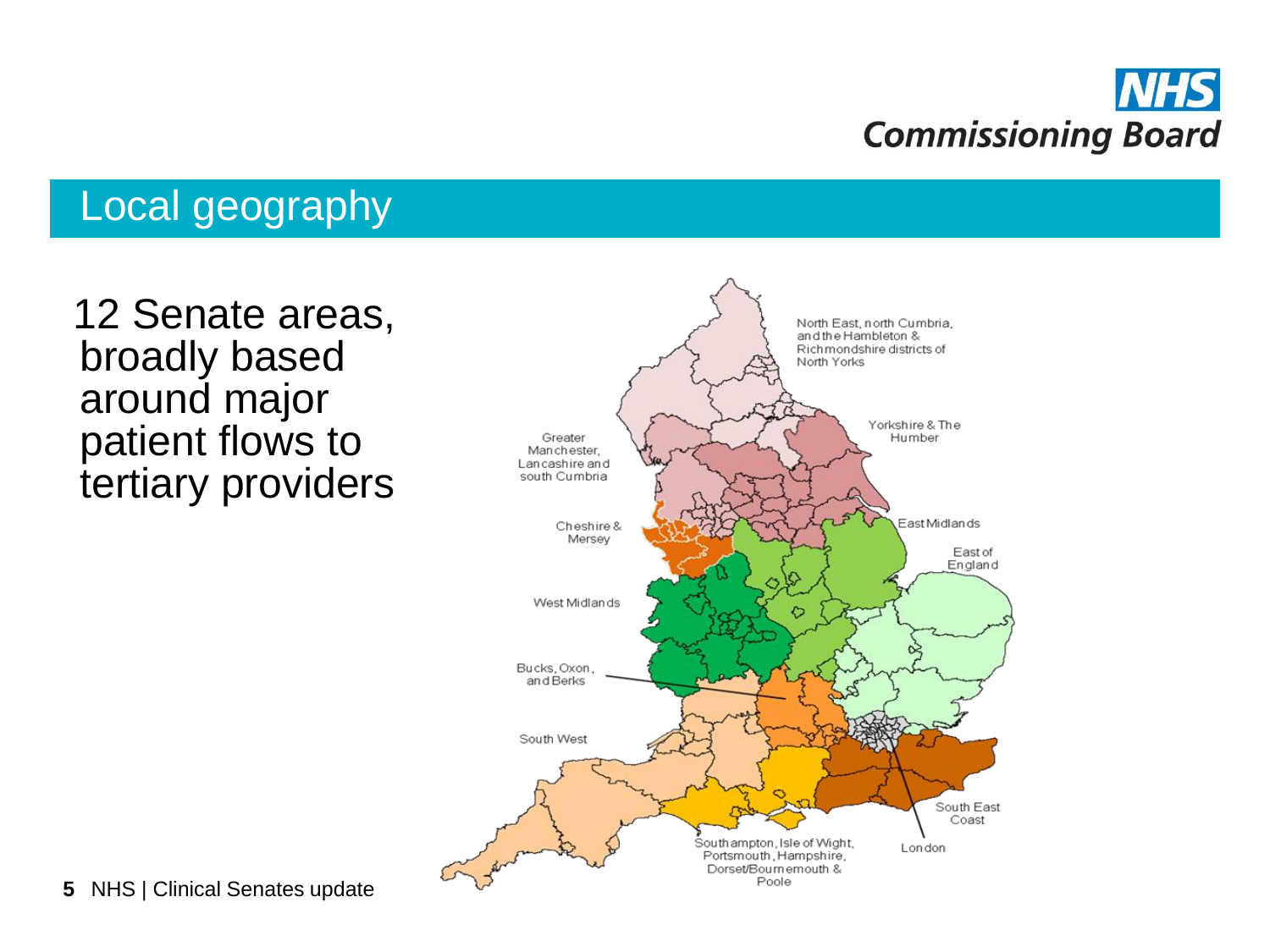

# Working with other bodies

- Larger geographical area than many i.e. CCGs
- More general, strategic remit than clinical networks
- More clinical focus than Health and Wellbeing Boards and Health Overview and Scrutiny Committees
- Stronger links to commissioning than Academic Health Science Networks (AHSNs)
- Partner to Health Education England (HEE) and Public Health England (PHE)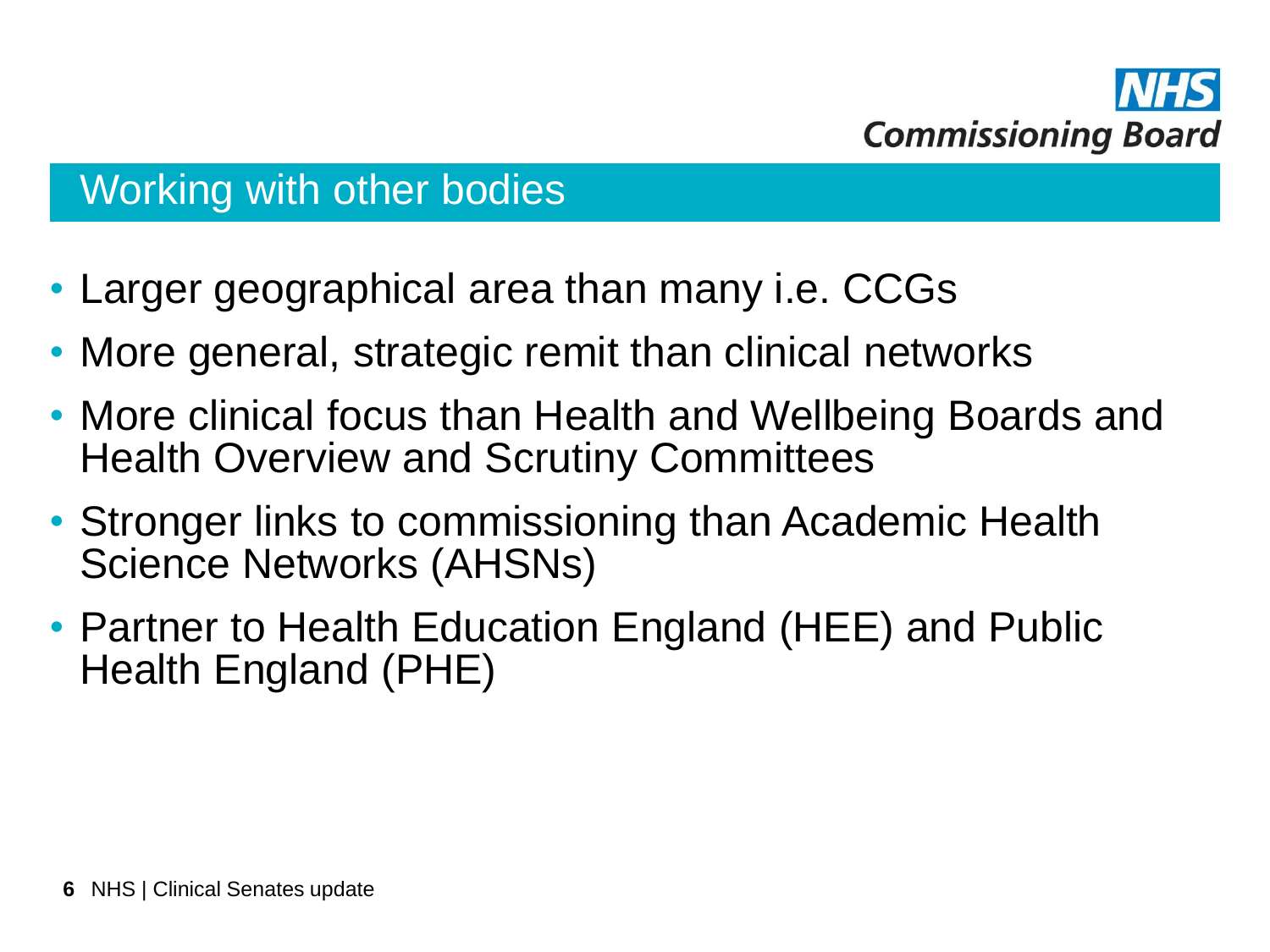

### Membership

- Membership should be multi-professional
- NHS commissioners and providers
- Patient and public groups
- Social care
- Professional, educational and third sector
- Based on strategic abilities, credibility and experience
- Membership is not intended to be representative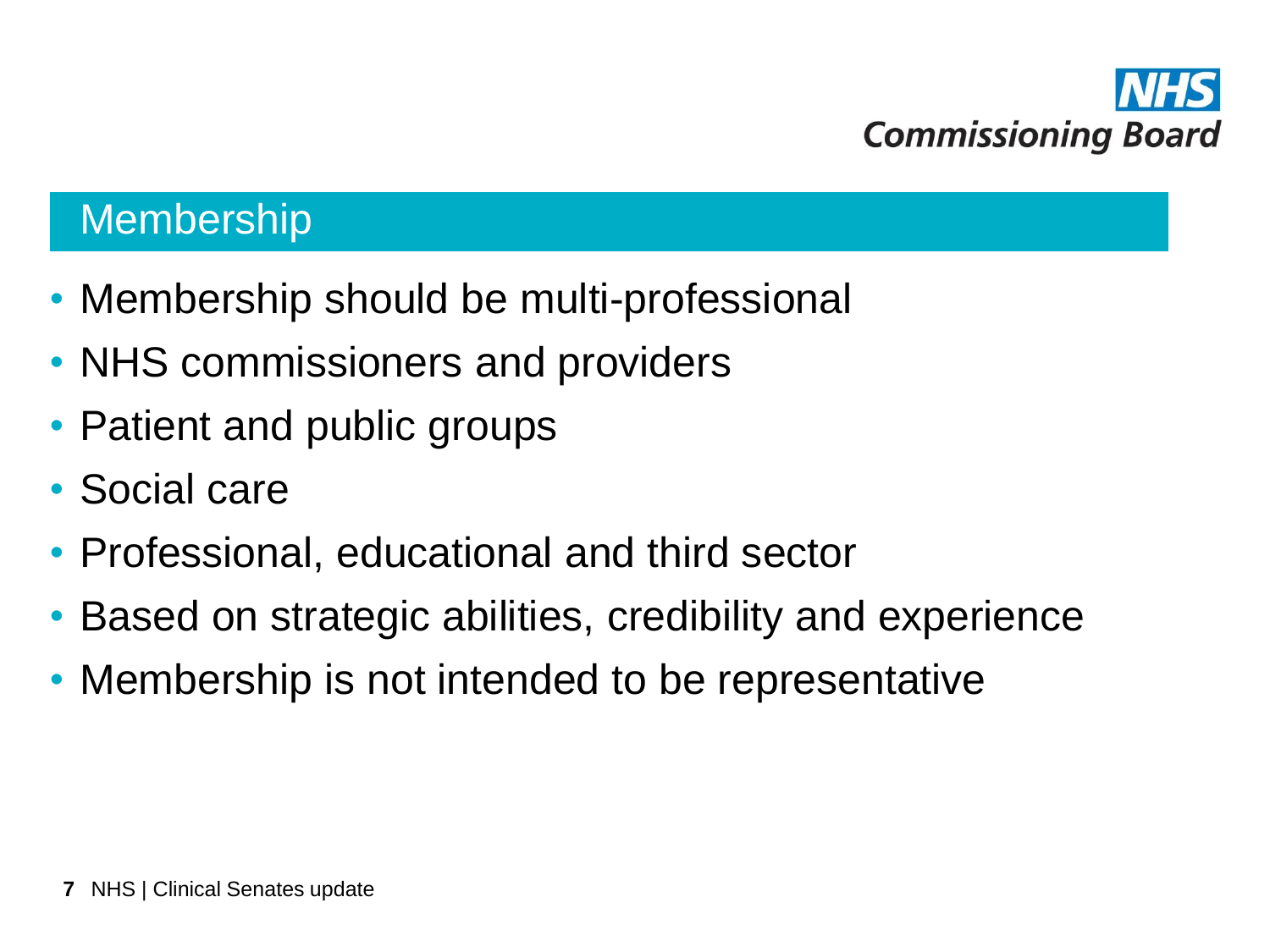

## Membership cont.

- Locally determined based on national principles
- Objectivity and lack of bias essential
- Appointment process will be fair and transparent
- Appointment overseen by Area Team Medical Director, with multi-professional input
- No maximum or minimum number
- All conflicts of interest must be declared and managed in line with best practice
- Could potentially be large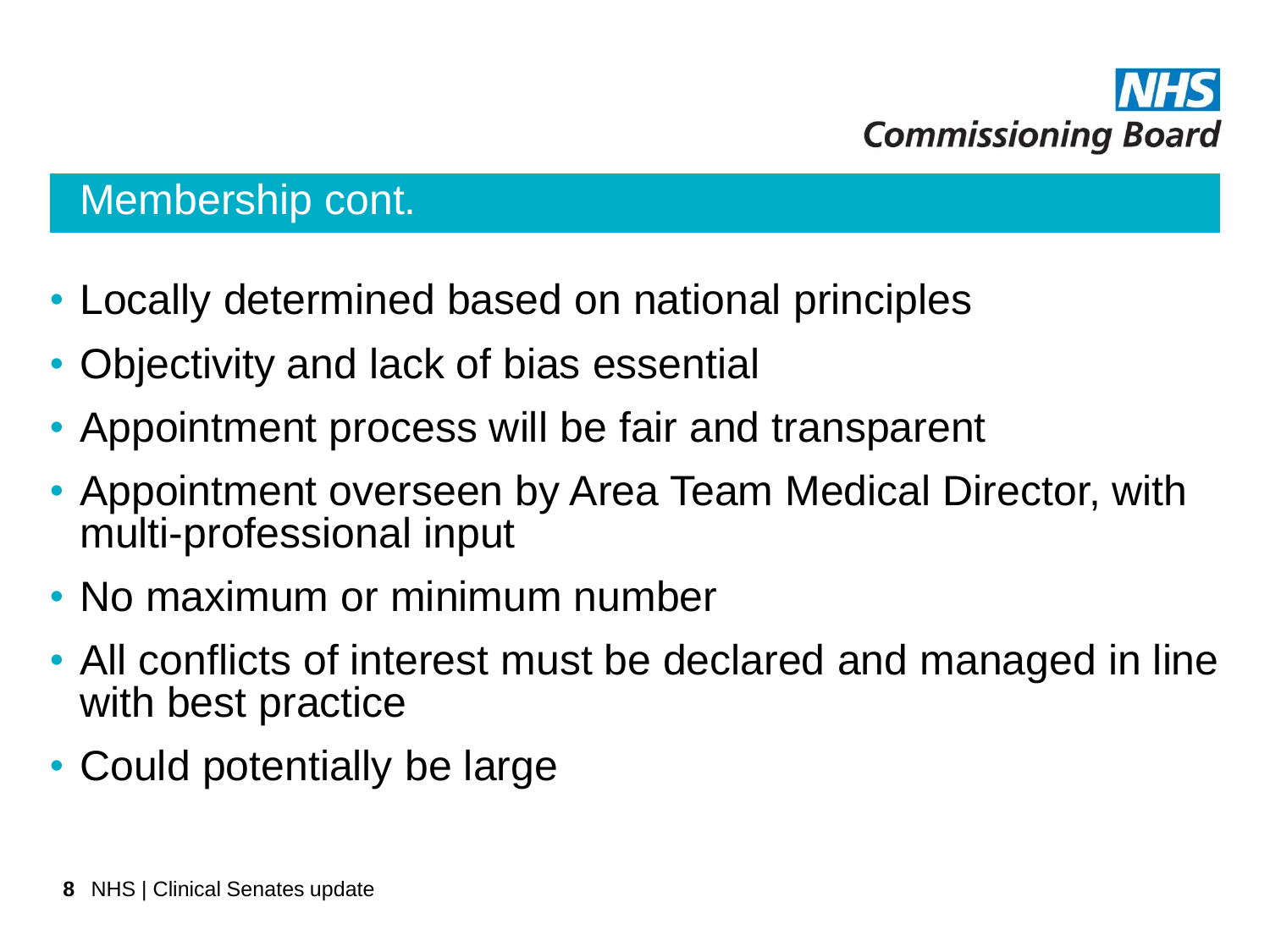

#### **Senate Council and Assembly**

- Senate Council core steering group, supported by Senate Assembly - larger body
- Consistent and expert council membership
- Council Standing members from:

| $\cdot$ CCGs                                                 | • Social Care                |
|--------------------------------------------------------------|------------------------------|
| • Multi-professional clinicians<br>from a range of providers | • Patient and public groups  |
| • NHS CB Area Teams                                          | • Network Clinical Directors |
| • Public Health                                              | • Support team               |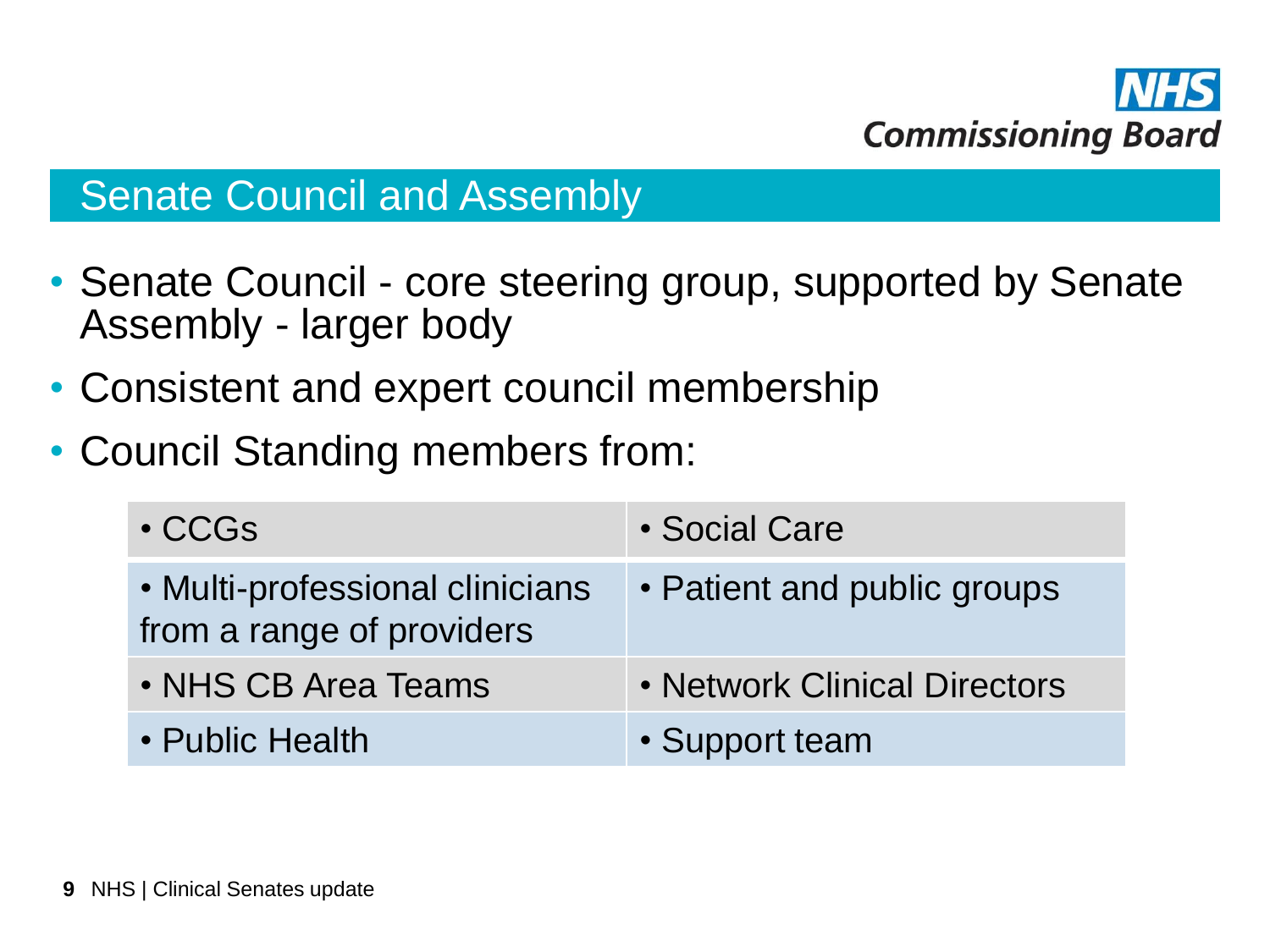

## Senate support team

- Each Clinical Senate area will have a Senate and network support team
- Accountable to host NHS CB area team Medical Director
- Will include a senate manager and administrative support
- Access to NHS CB analytical, communications and other support
- Capacity to commission additional independent reviews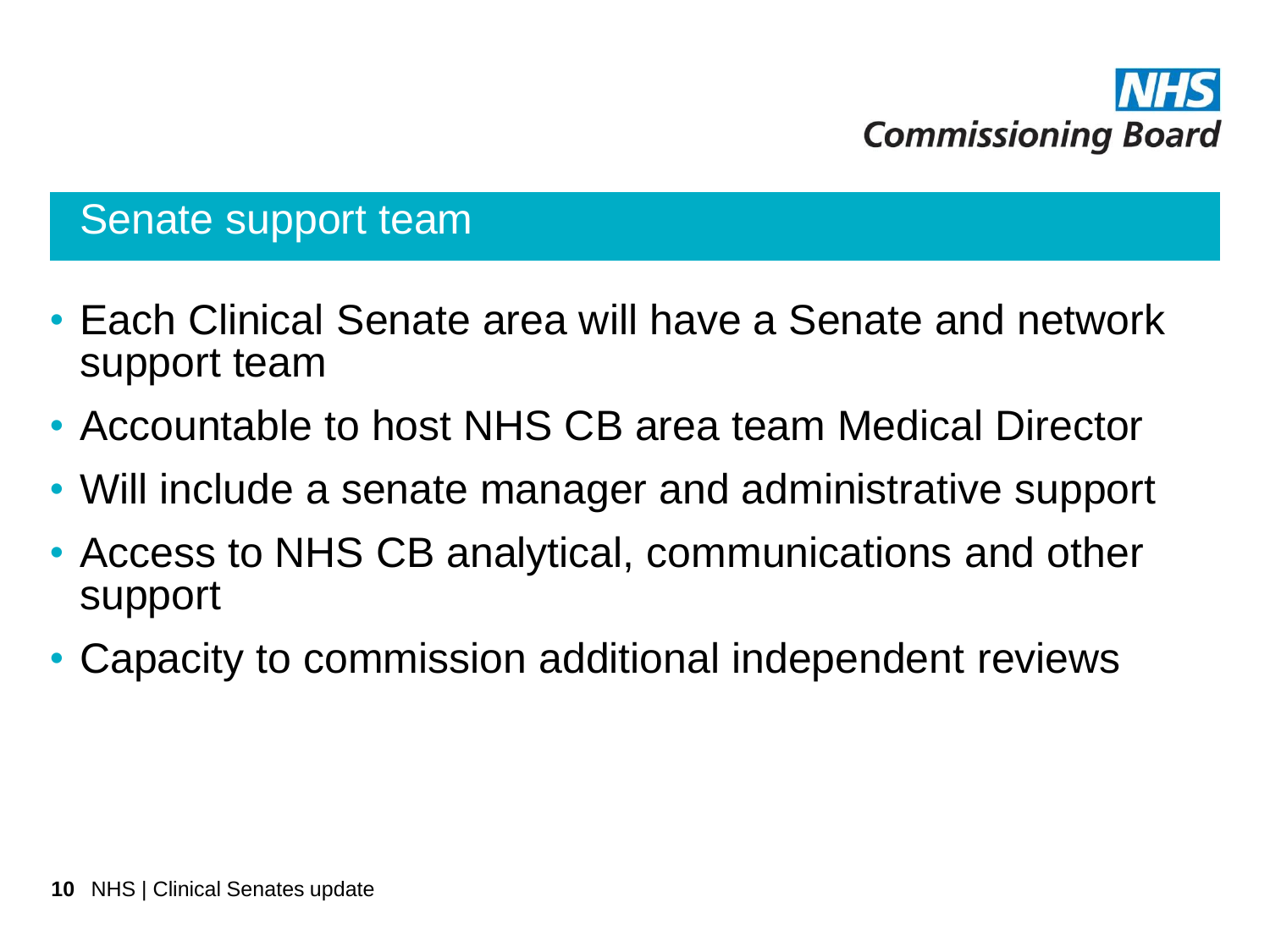

#### Accountability and governance

- Clinical Senates will be non-statutory bodies
- Clear terms of reference and operating procedures, based on national model
- Chair and manager accountable to Medical Director of host NHS CB area team
- National evaluation criteria to be developed
- Annual workplan to be agreed with the Assembly
- Network chairs have direct access to Clinical Senate Chair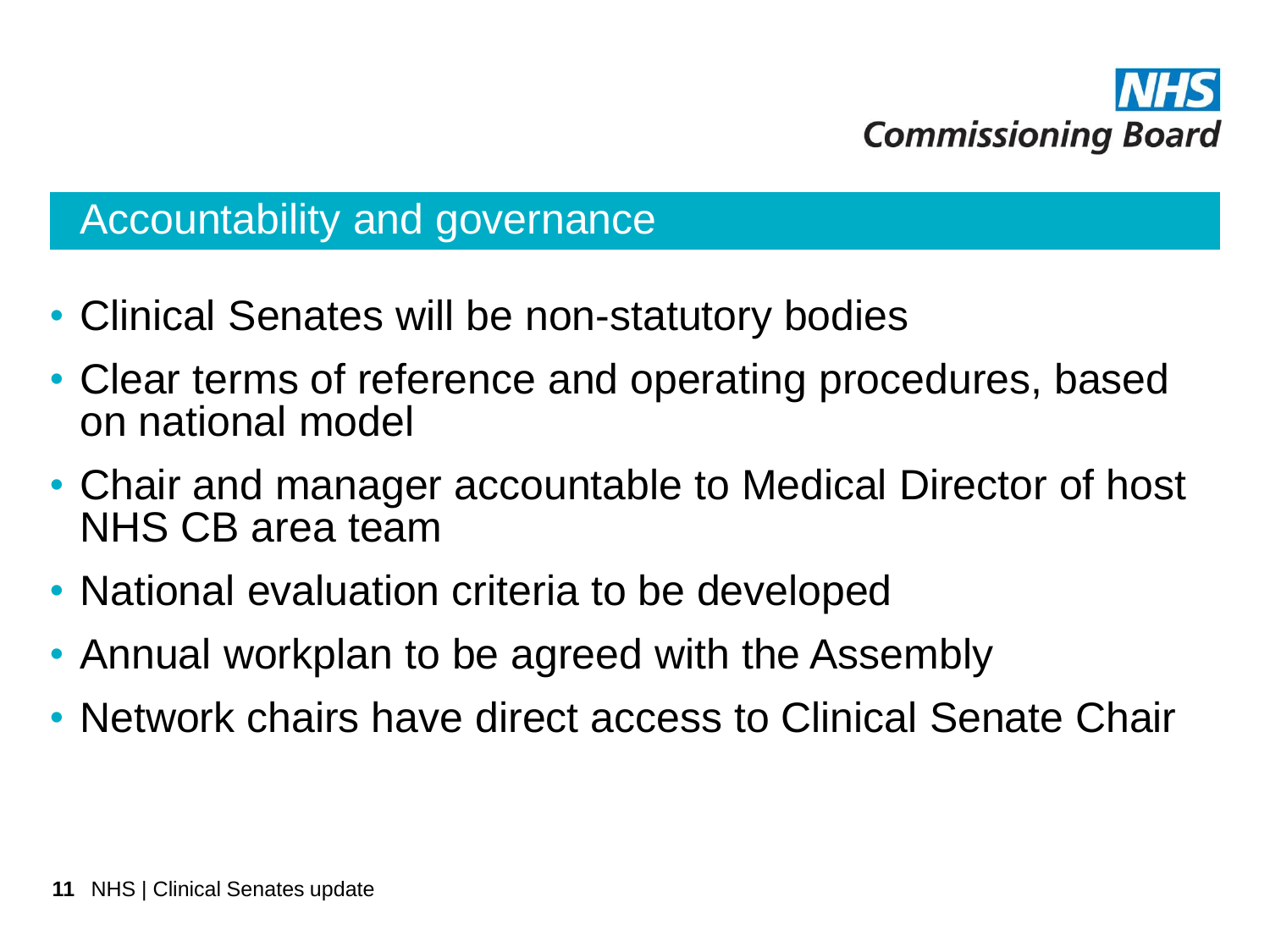

## Next steps

# **January 2013 – March 2013**

- Develop the terms of reference and operating model for Clinical Senates
- Appoint members of Clinical Senates' Council and Assembly
- Form links with AHSNs, clinical networks and other local structures

More information will be published on the NHS CB website over forthcoming months.